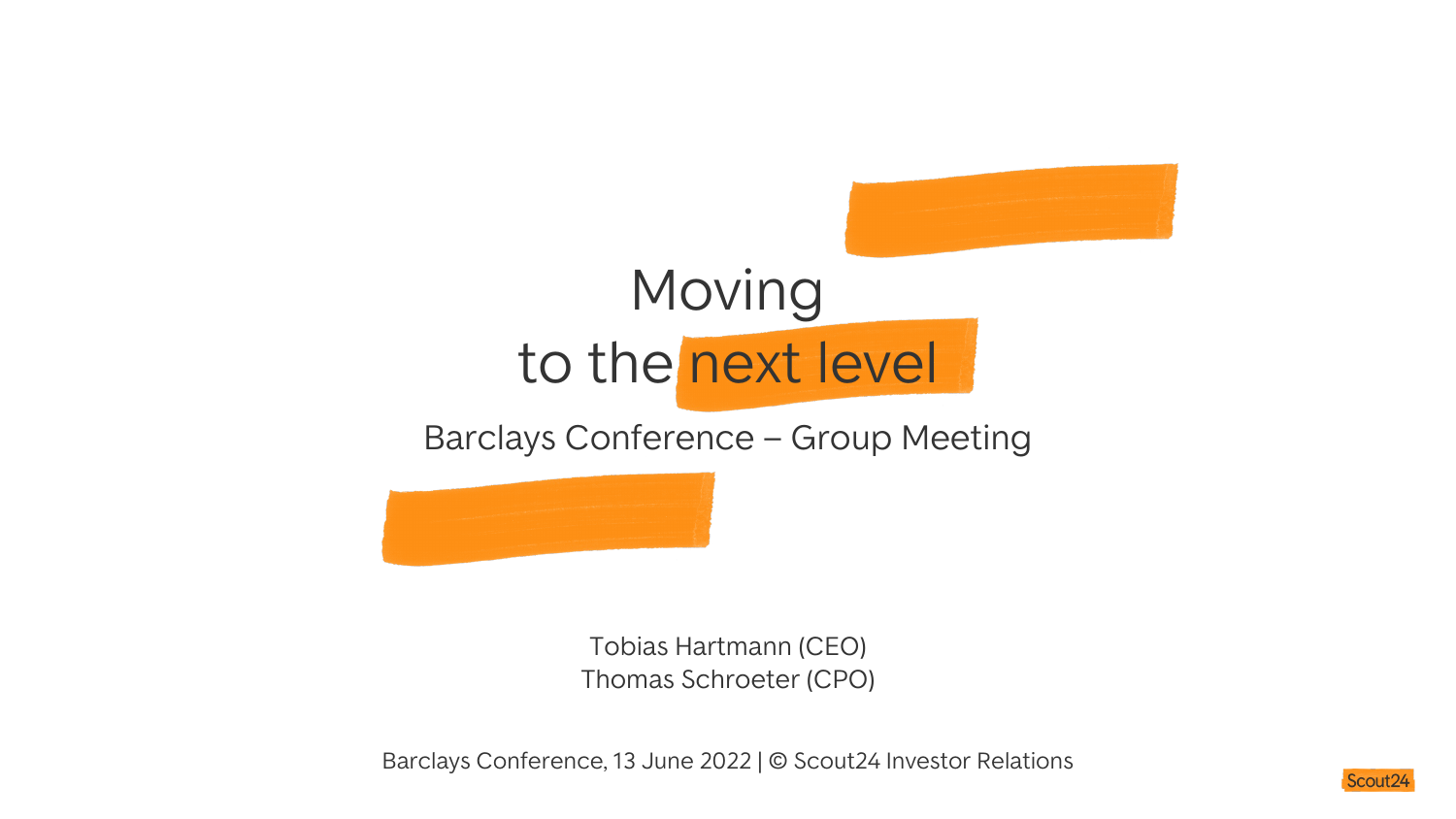### Disclaimer

This document has been issued by Scout24 SE (the "Company" and, together with its direct and indirect subsidiaries, the "Group") and does not constitute or form part of and should not be construed as any offer or invitation to sell or issue, or any solicitation of any offer to purchase or subscribe for, any securities of the Company, nor shall any part of it nor the fact of its distribution form part of or be relied on in connection with any contract or investment decision, nor does it constitute a recommendation regarding the securities of the Company or any present or future member of the Group.

All information contained herein has been carefully prepared. However, no reliance may be placed for any purposes whatsoever on the information contained in this document or on its completeness. No representation or warranty, express or implied, is given by or on behalf of the Company or any of its directors, officers or employees or any other person as to the accuracy or completeness of the information or opinions contained in this document and no liability whatsoever is accepted by the Company or any of its directors, officers or employees nor any other person for any loss howsoever arising, directly or indirectly, from any use of such information or opinions or otherwise arising in connection therewith.

The information contained in this presentation is subject to amendment, revision and updating. Certain statements,

beliefs and opinions in this document are forward-looking, which reflect the Company's or, as appropriate, senior management's current expectations and projections about future events. By their nature, forward-looking statements involve a number of risks, uncertainties and assumptions that could cause actual results or events to differ materially from those expressed or implied by the forward-looking statements. These risks, uncertainties and assumptions could adversely affect the outcome and financial effects of the plans and events described herein. Statements contained in this document regarding past trends or activities should not be taken as a representation that such trends or activities will continue in the future. The Company does not undertake any obligation to update or revise any information contained in this presentation (including forward-looking statements), whether as a result of new information, future events or otherwise. You should not place undue reliance on forward-looking statements, which speak only as of the date of this document.

This document is not an offer of securities for sale in the United States of America. Securities may not be offered or sold in the United States of America absent registration or an exemption from registration under the U.S. Securities Act of 1933, as amended. Neither this document nor any copy of it may be taken or transmitted into the United States of America, its territories or possessions or distributed,

directly or indirectly, in the United States of America, its territories or possessions or to any US person.

By attending, reviewing or consulting the presentation to which this document relates or by accepting this document you will be taken to have represented, warranted and undertaken that you have read and agree to comply with the contents of this notice.

Nothing in this document constitutes tax advice. Persons should seek tax advice from their own consultants or advisors when making investment decisions.

The Q1 2022 figures contained in this document were neither audited in accordance with §317 HGB nor reviewed by an auditor.

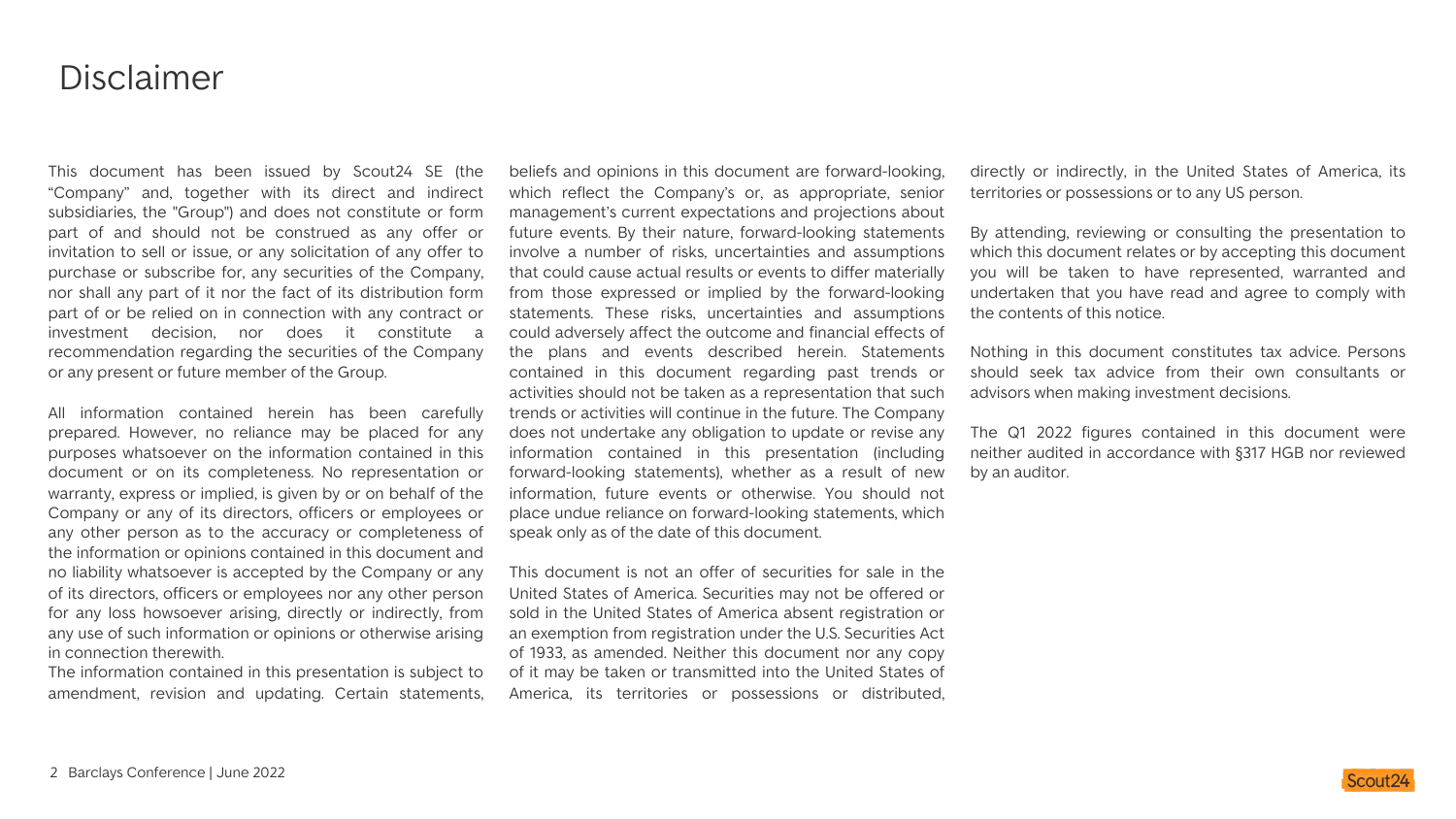### For over two decades Scout24 has shown **resilient and attractive growth**  through **value creation** for customers and shareholders

#### ImmoScout24 Revenue Development in changing Real Estate Market



#### **Continuous product innovation**

- $\vee$  Digitize agent's processes to focus on transacting
- $\vee$  Help more consumers find their dream home
- More convenience & ease to digitally sell, rent or manage properties

**Based on strong market position with superior brand perception**

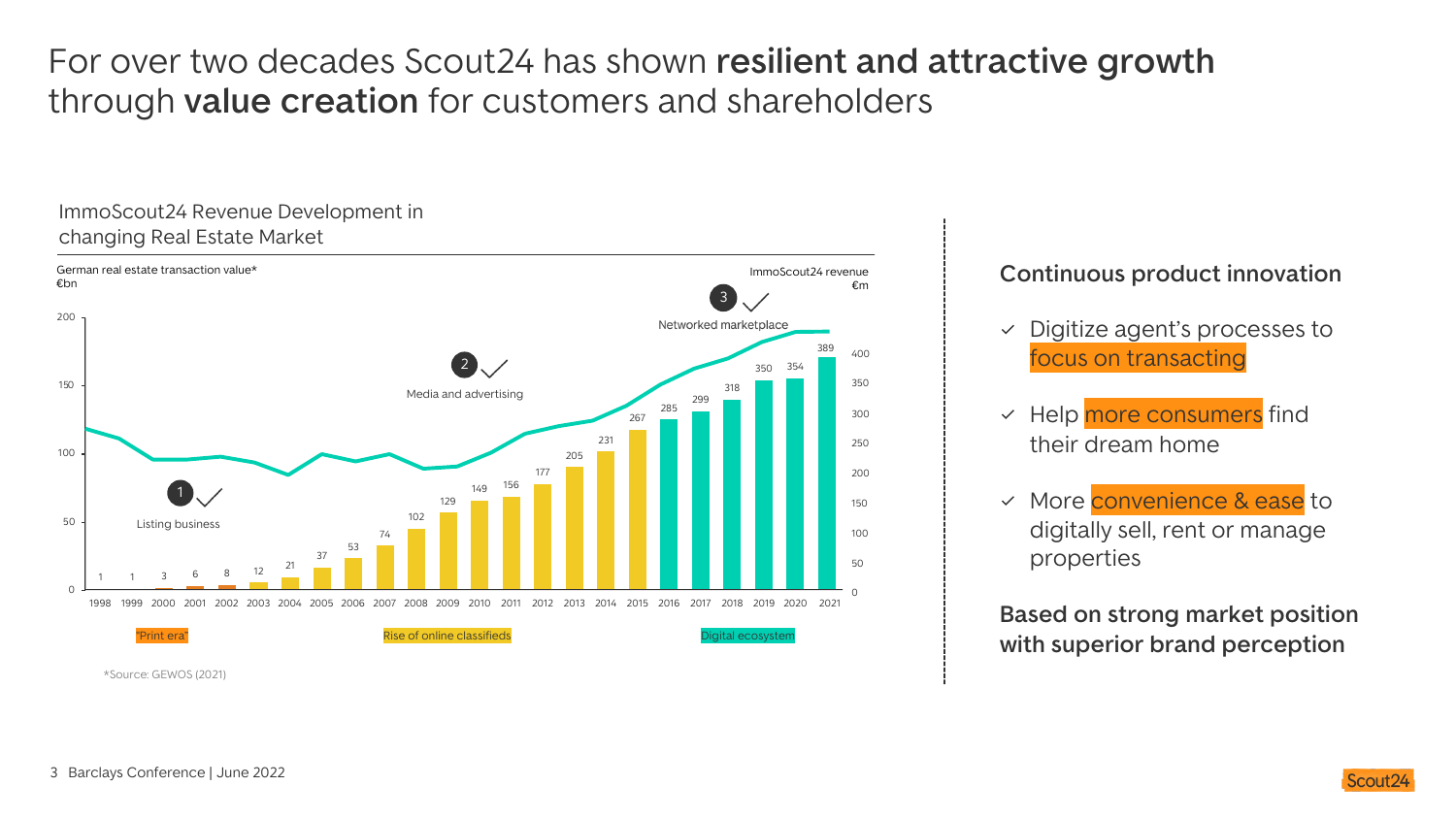### The current challenges in the German real estate market …

- Ongoing **price momentum** for residential sale properties expected to continue in the next 12 months<sup>1</sup>
- Rising **interest rates** are already leading to 30%1 higher financing costs yoy
- Ancillary costs expected to increase by 33% over the next months  $(02/2021$  to  $12/20221$ <sup>1</sup> mainly driven by strongly rising **energy costs**
- **Supply / demand situation** still tense with government targeting 400k new building p.a. (t/o 100k subsidized)
- Construction activity is uncertain in current macro environment with **supply shortage** of building material

#### 4 Barclays Conference | June 2022

### ... boost the **impact and relevance**  of our products

#### **Agent memberships**

- Agents' commission pool continues to increase
- … while transaction activity is expected to increase
- … and object marketing is gaining relevance

#### **Seller leads**

- Largest challenge of agents is to win the next mandate
- … while mandate sourcing is becoming increasingly digital.

#### **Mortgage leads**

- Financing environment requires more advisory services
- … and improved lead qualification.

#### **Plus products**

- $\angle$  Finding the dream property is highly challenging
- … while more digitally savvy consumers ask for fast and efficient delivery.

#### **Vermietet.de**

> Tenant / landlord dialogue on ancillary costs will increase.



<sup>1)</sup> ImmoScout WohnBarometer Q1 2022; ancillary costs based on a 70sqm apartment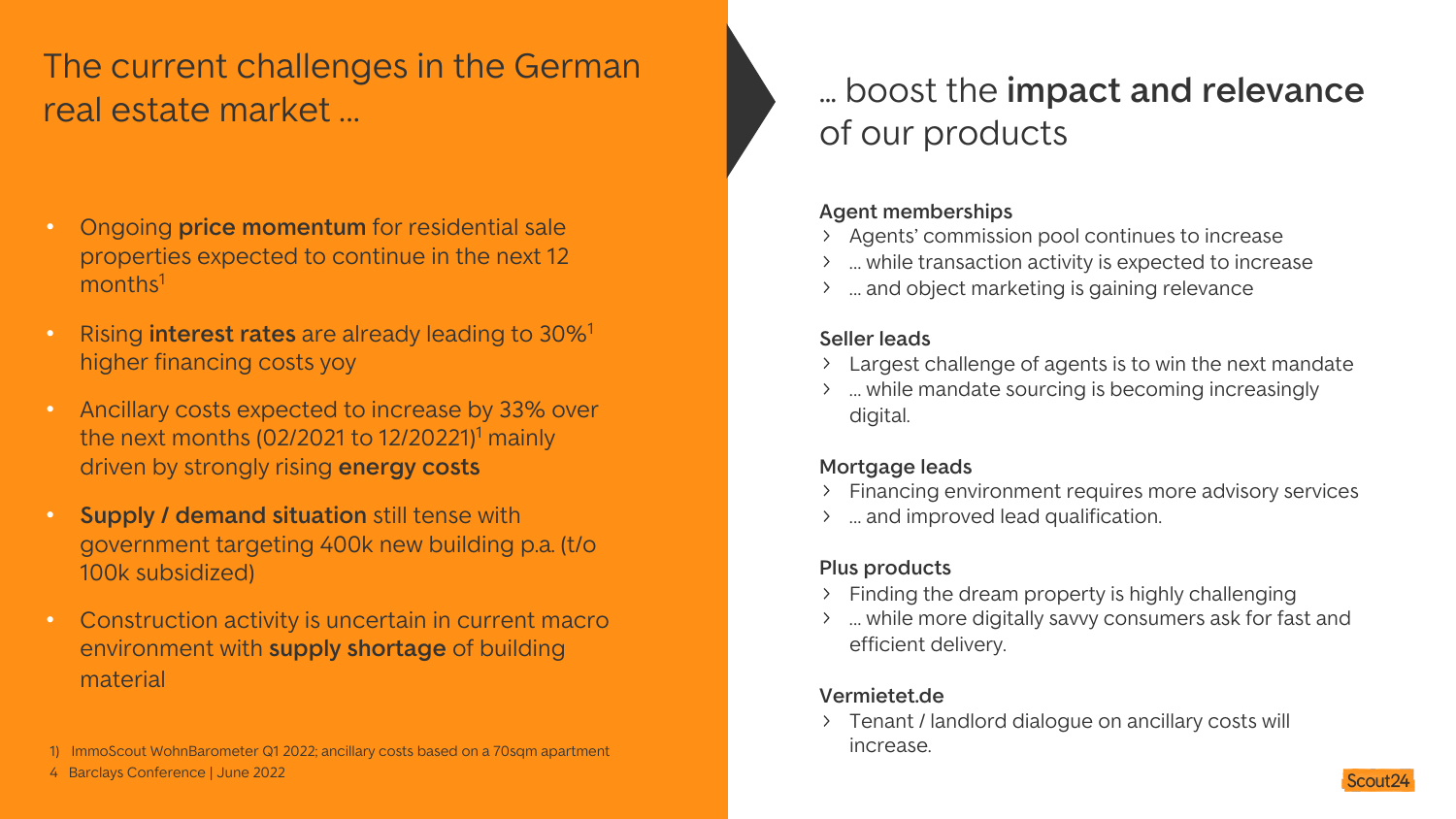### Our Q1 results show that **we are full steam ahead** to deliver against our five value drivers …



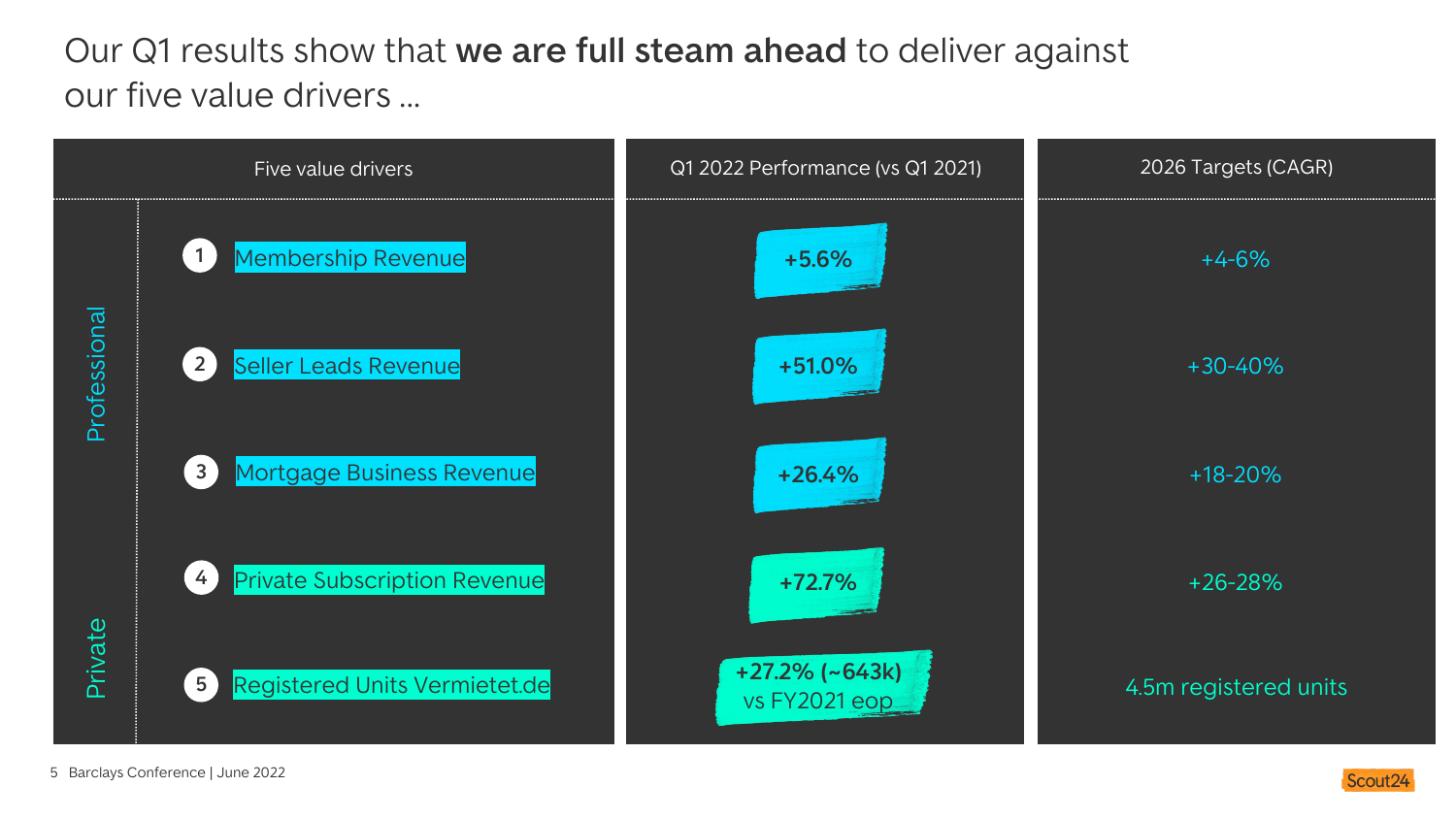### … with **strong KPIs** across the board